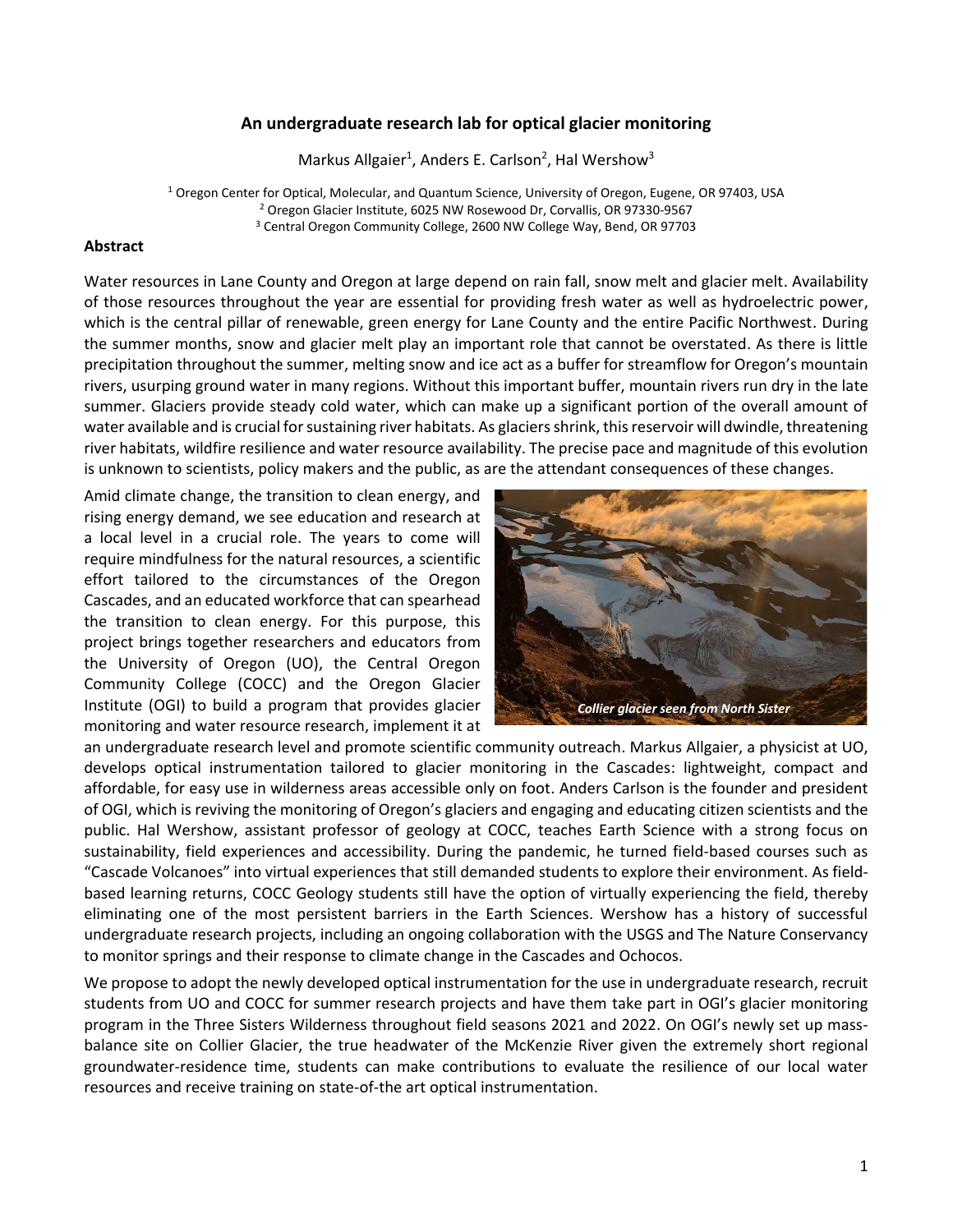# 1. Background

## University of Oregon

Nestled in the Willamette Valley, within an easy drive to both the Pacific Ocean and the Cascade Mountains, the University of Oregon is renowned for its research prowess and commitment to teaching. As the number 1 public university in the state, UO offers 331 degree and certificate programs to its 21,800 students.

The University of Oregon is a comprehensive public research university committed to exceptional teaching, discovery, and service. UO helps individuals question critically, think logically, reason effectively, communicate clearly, act creatively, and live ethically. University of Oregon aspires to be a preeminent and innovative public research university encompassing the humanities and arts, the natural and social sciences, and the professions. The UO community seeks to enrich the human condition through collaboration, teaching, mentoring, scholarship, experiential learning, creative inquiry, scientific discovery, outreach, and public service.

The Oregon Center for Optical, Molecular, and Quantum Science (OMQ) seeks to promote and facilitate research and education in the sciences wherever optics, spectroscopy, quantum science and the physical investigation of atomic and molecular processes are involved — in either fundamental aspects or technological applications. Students—undergraduate, Master's and PhD—are involved in all aspects of research at the center.

## Oregon Glacier Institute

**Mission.** The Oregon Glaciers Institute documents the health of Oregon's glaciers and their responses to climate change to determine their future viability and to educate communities on the role glaciers play in Oregon's environment and economy.

**Needs.** OGI is filling the pressing need to monitor changes in Oregon's natural, frozen freshwater reservoirs in the high alpine zone. Oregon's glaciers supply meltwater to streams and rivers. This meltwater is directly used as drinking water in many communities, such as Eugene and Bend, and as an irrigation source, particularly in the late summer when glacier melt can constitute 70% of streamflow. Glacial meltwater also cools streams to sustain salmon and trout habitat. Cooler streams cool forests and reduce fire risk and severity. Thus, water-use planning and fire resiliency preparation require data on the seasonal contribution of glaciers to streamflow and how this will change in the future. However, no agency was monitoring the changes in this natural resource. OGI is meeting this need to aid ecosystems and communities that depend on glaciers and their meltwater.

### **Programs.** OGI has four main programs:

1) Glacier surface mass balance. This program is measuring the seasonal health of glaciers in Oregon. OGI conducts detailed measurements of winter snow accumulation and summer melt on benchmark glaciers in the Cascades to determine how seasonal weather is driving larger scale glacier change. This program documents the volume of glacier melt supplied to streams each summer and how that contribution is changing.

2) Glacier change. This program is to measure multi-year changes in glacier area and volume. This is the measure of how much ice remains in the high alpine zone and how it has changed over the past century. Historical photographs and field mapping delineate past changes in Oregon's glacier extents. Biennial mapping documents modern area change. Using optical techniques, glacier volume is determined and thus the change in the size of Oregon's frozen freshwater reservoir. Evolving geohazards are documented and reported. These include debris flow potential and the development of proglacial lakes that can catastrophically drain.

3) Glacier future. This program utilizes data from the surface mass balance and area/volume programs to build numerical models of glacier responses to climate. With these models, OGI can project future glacier changes, meltwater runoff and ultimate viability for the different carbon emission pathways and climate responses determined the United Nations Intergovernmental Panel on Climate Change (IPCC).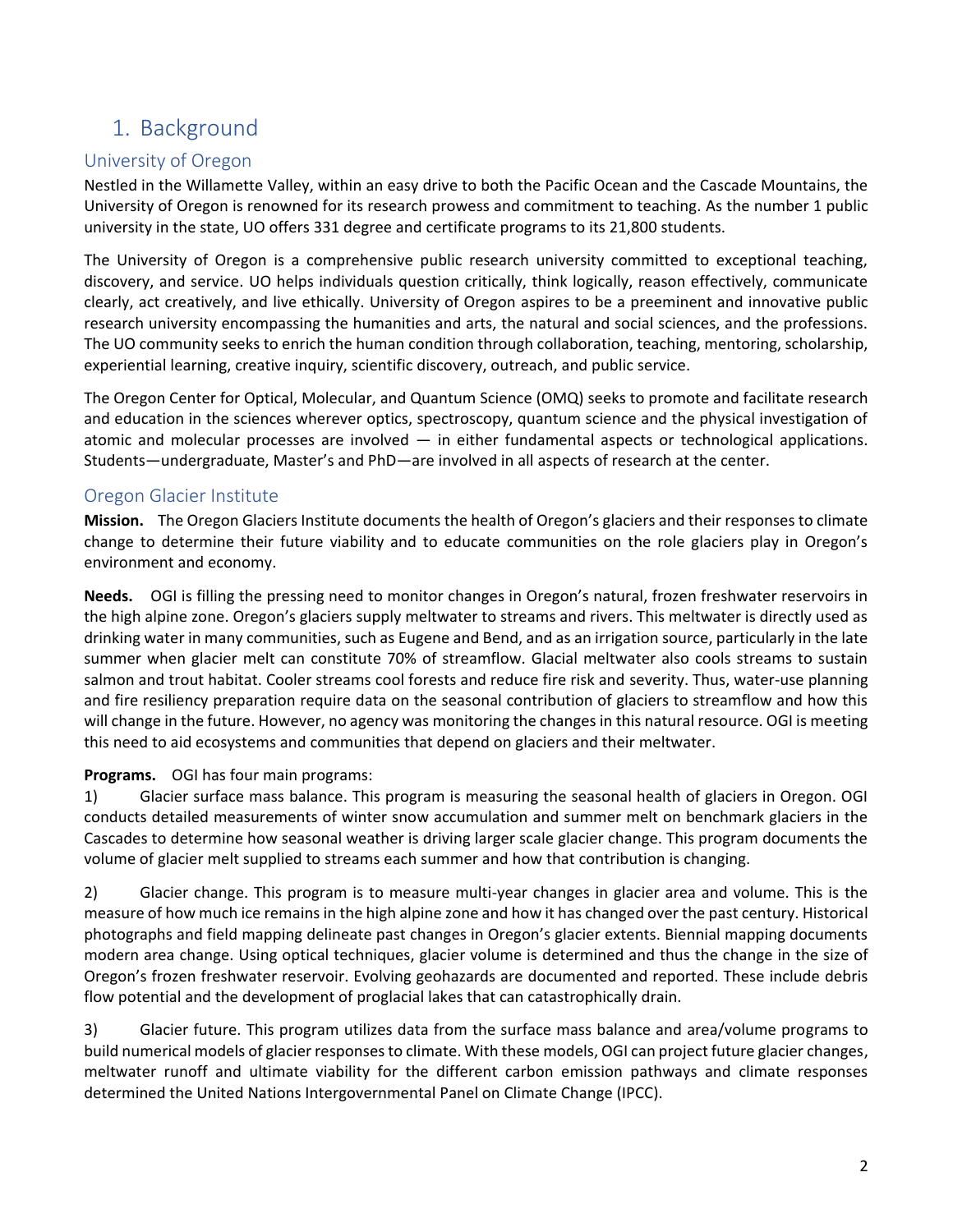4) Glacier education. Glaciers are not just pretty things to marvel over while on vacation, but integral parts of Oregon's economies and ecosystems. OGI performs outreach and educational activities to inform Oregonians about this important and unique resource. Glacier loss is the strongest indicators of climate change's impacts on Oregon. OGI believes that glacier preservation will only come through glacier education.

**Budget.** OGI is currently a two-person, part-time team. It's annual operating budget is ~\$185,000 to conduct the four programs. OGI utilizes citizen scientists for additional field support and data collection. The two-person, parttime salary (FTE=0.75) and benefits total ~\$162,000/year. Operating costs are ~\$9,000/year for web infrastructure, computing, insurance, and publishing. Field costs are also ~\$11,000/year for mileage, per diem and occasional lodging. Meeting attendance is ~\$3,000/year.

## Central Oregon Community College

The COCC Geology program serves the community of Central Oregon by:

- 1) Promoting Earth Science literacy amongst the people of Central Oregon. In practice, this means
	- a) Educating people about the risks of geohazards and how to avoid becoming victims
	- b) Helping people connect our present and future prosperity to the sustainable management of earth resources and geologic systems
	- c) Connecting people to their local landscape
- 2) Preparing Geology majors for a successful career with high-impact educational practices. In practice, this means
	- a) Introducing majors to authentic research experiences early in their careers
	- b) Bringing the classroom to the field with frequent field trips
	- c) Implementing active learning techniques in the classroom
- 3) Serving all communities through an equity-based framework. In practice, this means
	- a) Welcoming every member of our community with inclusive practices
	- b) Reaching out to community members who have been traditionally under-represented in the Earth Sciences

This project directly addresses our second mission by connecting Geology majors to a research project. Furthermore, it exposes these students to the messy reality of field science (2a). Students will be expected to present their findings to the Central Oregon community, thereby promoting Earth Science literacy with a focus on our freshwater resources and their green energy potential (1b). We will use this experience to develop a virtual field trip to the Collier Glacier as well, thus creating an experience that is accessible for any member of our community (3a).

For many undergraduates, a research experience is a trade-off with their income, which is often supporting a family. Therefore, even when an opportunity such as glacier monitoring presents itself, they are forced to decline because they cannot afford to not be working. To ensure the successful recruitment of COCC students, we need to offer them fair compensation for their time.

# 2. Project description

## Research background

In Western and Central Oregon, hydroelectric power is the essential source of green energy. It will become even more important as we combat climate change<sup>1</sup>. The rivers in the region are fed by rainfall, snow and glacier melt water. With rising temperatures, snow will play a smaller role in the future, shifting run-off to the winter months,

<sup>1</sup> Farinotti et al., 2019, Large hydropower and water-storage potential in future glacier-free basins, Nature, 575, 341-344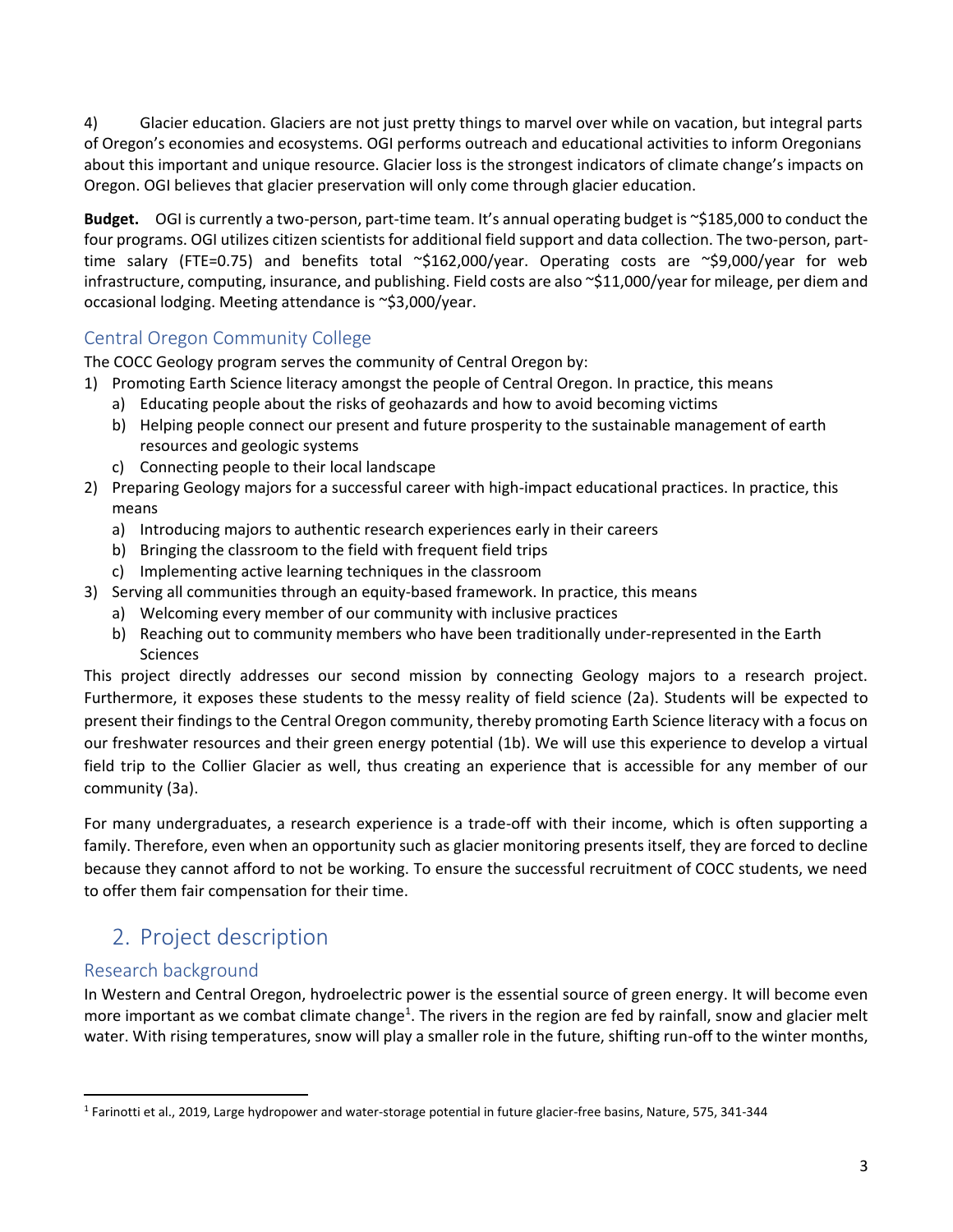leaving it to ground water and glaciers to buffer river flow in summer<sup>2</sup>. For the watersheds bordering the Central Oregon Cascades, i.e. the McKenzie and Deschutes rivers, it is unknown exactly how much glaciers contribute to water resources as such studies have never been conducted despite the clear role that glaciers play in the watersheds (for an example of what can be determined by actual concerted research that has been lacking so far in the United States, see Anderson & Radić<sup>3</sup> for what impacts glacier change will have on all communities east of the Canadian Rockies on the plains of Alberta). However, a recent study of the Hood River watershed revealed that water availability in the summer months could drop by as much as 78% during the late summer<sup>4</sup> when glacier meltwater can constitute more than 70% of streamflow<sup>5</sup>. Likewise, glaciated regions constitute important and largely untapped sources of hydroelectric power in Oregon. For instance, half of Switzerland's hydroelectric power is generated by glaciers, 4% of all France's and 15% of all Norway's electricity comes from glacier-based hydroelectric power. In the late summer, half of British Columbia's hydroelectric power is generated by glaciers. Oregon's glaciers thus hold unrealized green-power generating capabilities.

What is clearly needed to address both the water resources and green-power generation potentials of Oregon's glaciers is actual data on the volume of water stored in these glaciers, when and how this water is released and how this reservoir is changing in response to climate change. This project will address generating data on glacier volume and educating undergraduate students and the public at large in the process.

In the Pacific Northwest, glacier volume and its evolution over time provides critical information in terms of water resources, fisheries and geohazards <sup>6,7</sup>. Glacier volume requires two metrics: area and thickness<sup>8</sup>. Glacier area is readily determined by remote sensing and field mapping, the most recent of which for Oregon was completed last summer by OGI. Glacier thickness is more difficult to measure. Indeed, the last (and only) ice thickness measurements made in Oregon date to 1981 when the recent eruption of Mt. St. Helens and attendant lahars created concern over the geohazards posed by heavily glaciated active volcanos <sup>9</sup>. This 1981 study was, however, selective in its glacier measurements, excluding many glaciated regions of the Pacific Northwest, particularly those in steep terrain. Furthermore, significant glacier retreat and disappearance in the last 40 years has made these measurements obsolete<sup>10,11</sup>.

A large quantity of glacier thickness measurements is needed to document the volume of ice remaining in the high alpine zone and how it is changing as the climate warms<sup>12</sup>. This requires inexpensive, easy-to-use, and transportable instrumentation to measure ice thickness on many glaciers. The glaciers of the contiguous United States are thin, which means that means optical methods (i.e., lasers) can measure ice thickness, fulfilling the need to increase the number of glacier thickness observations. As such instrumentation is much easier to use than traditional geophysical methods such as ground-penetrating radar, a larger number of helping hands can be recruited and quickly trained among undergraduate students, enabling a plethora of observations per field work

<sup>&</sup>lt;sup>2</sup> Huss & Hock, 2018, Global-scale hydrological response to future glacier mass loss, Nature Climate Change 8, 135-140

<sup>&</sup>lt;sup>3</sup> Anderson & Radic, 2020, Identification of local water resource vulnerability to rapid deglaciation in Alberta, Nature Climate Change 10, 933-938

<sup>4</sup> Frans et al., 2016, Implications of decadal to century scale glacio-hydrological change for water resources of the Hood River basin, OR, USA, Hydrological Processes 30(23), 4314-4329

<sup>5</sup> Nolin et al., 2010. Present-day and future contributions of glacier runoff to summertime flows in a Pacific Northwest watershed: Implications for water resources. Water Resources Research 46, W12509

<sup>6</sup> Pitman et al., 2020. Glacier retreat and Pacific Salmon. BioScience 70, 220-236.

 $<sup>7</sup>$  Hock et al., 2019. High Mountain Areas, in IPCC Special Report on the Ocean and Cryosphere in a Changing Climate, 131-202.</sup>

<sup>8</sup> Bahr et al., 2015. A review of volume-area scaling of glaciers. Reviews of Geophysics 53, 95-140

<sup>9</sup> Driedger & Kennard, 1986. Ice volumes on Cascade volcanoes: Mount Rainier, Mount Hood, Three Sisters, and Mount Shasta. USGS Professional Paper 1365.

<sup>&</sup>lt;sup>10</sup> Roe et al., 2016. Centennial glacier retreat as categorical evidence of regional climate change. Nature Geoscience 10, 95-99.

<sup>&</sup>lt;sup>11</sup> Hartz & Carlson, 2020. Glacier disappearance in the high alpine of Oregon, U.S.A. American Geophysical Union Fall Meeting.

 $12$  Farinotti et al., 2017. How accurate are estimate of glacier ice thickness? Results from ITMIX, the Ice Thickness Models Intercomparison eXperiment. The Cryosphere 11, 949-970.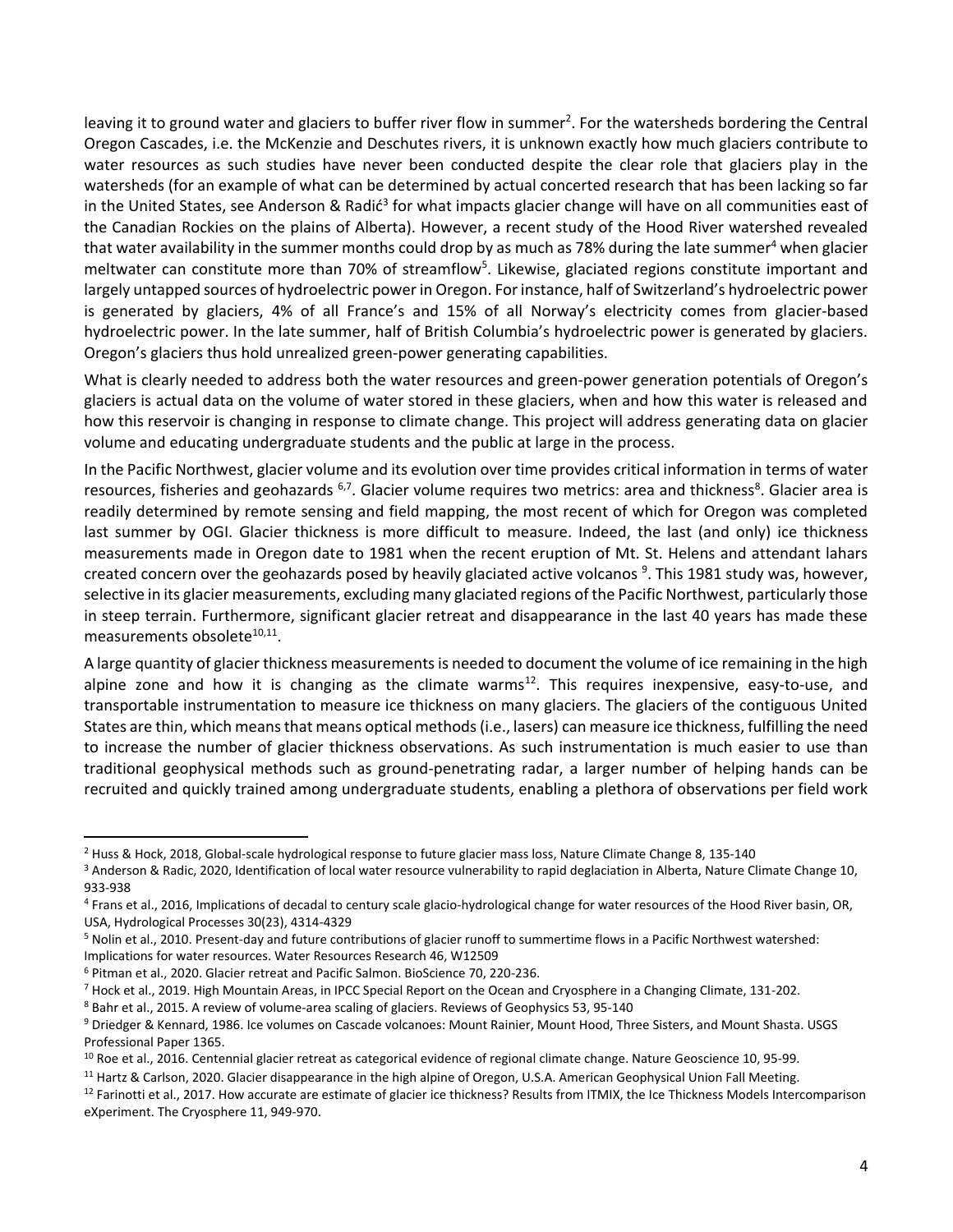season. The feasibility of an optical, laser-based instrument for glacier monitoring has recently been demonstrated by  $UO^{13}$ , where a prototype is currently being built.

An additional metric measured by this method is the scattering and absorption coefficient of ice. One means of measuring ice-volume change (not actual ice volume) is satellite and airborne laser altimetry, which can provide global records of glacier volume change and water resource availability. However, these laser data require knowledge of how reflective the ice is, measurements of which are highly limited<sup>14</sup>. The laser-based instrument proposed here would provide the necessary parameters to accurately model reflectivity and sub-surface scattering, greatly increasing the number of observations for calibrating remote-sensed laser altimetry.

The involvement of undergraduate researchers will help train a work force that can combat climate change in the years to come and make an extraordinary contribution to higher education in the region by offering the opportunity for a variety of field research opportunities. We believe that our newly developed optical instrumentation is well suited for this task, as it is simple to use and does not require a geophysical expert.

The Oregon high Cascades provide excellent opportunities for field research. Numerous glaciers flow on the peaks of the Cascades, with the best studied glacier being Collier Glacier on the west flank of North Sister where it constitutes the true headwater of the McKenzie River, which it feeds via springs after as little as a 3-year residence time in the highly porous volcanic groundwater network<sup>15</sup>. The U.S.G.S. measured the thickness of this glacier in 1981 as part of the Pacific Northwest survey and documented its change in area since the end of the Little Ice Age up to the early 1990s<sup>16</sup>. Mass balance measurements were made on the glacier up to 1994<sup>17</sup>. Supported by the Mazama Mountaineering Club, OGI is resuming these area and mass balance measurements in the summer of 2021, with data collection ideally continuing in perpetuity. OGI has obtained permits from the Willamette National Forest to conduct research on this glacier that resides within the Three Sisters Wilderness Area. By collaborating with OGI, undergraduate students recruited at UO and COCC can participate in field work over the next two seasons, making use of this well studies glacier as a test bed for the new methods and without the need of obtaining additional permits.

We believe that by performing this research we can make a crucial contribution to natural resource conservation in the Central Oregon Cascades and throughout the region where these resources are used for fresh water, irrigation and hydroelectric power.

#### Accessible Instrumentation

**Oregon is not the Arctic.** U.S. climate research and glacier monitoring in the Northern Hemisphere has largely focused on the changes happening in the Arctic regions. There, glaciers are massive, access requires helicopters and snowmobiles, and many observations are done using extremely expensive and difficult to use instrumentation such as ground-penetrating radars. In the Pacific Northwest, glaciers are much smaller and thinner. With the added difficulty of access in wilderness areas, different instrumentation is necessary. Working around these constraints, many observations using optical measurements are possible in Oregon. Such instrumentation is more affordable, easy to use with minimal training, and can be built to fit in a backpack.

<sup>&</sup>lt;sup>13</sup> Allgaier & Smith, 2021, Diffuse optics for glaciology, Optics Express 29(12), 18845-18864

<sup>&</sup>lt;sup>14</sup> Zemp et al., 2019. Global glacier mass changes and their contributions to sea-level rise from 1961 to 2016. Nature 568, 382-386.

<sup>&</sup>lt;sup>15</sup> Jefferson et al., 2006. Influence of volcanic history on groundwater patterns on the west slope of the Oregon High Cascades. Water Resources Research 42, W12411

<sup>&</sup>lt;sup>16</sup> O'Connor et al., 2001. Debris flows from failures of Neoglacial-age moraine dams in the Three Sisters and Mount Jefferson wilderness areas, Oregon. USGS professional paper 1606.

<sup>&</sup>lt;sup>17</sup> Clark, 1993. Mass balance study of the Collier Glacier, Three Sisters Area, Cascade Range, Oregon. Oregon Water Resources Research Institute, WRRI-114.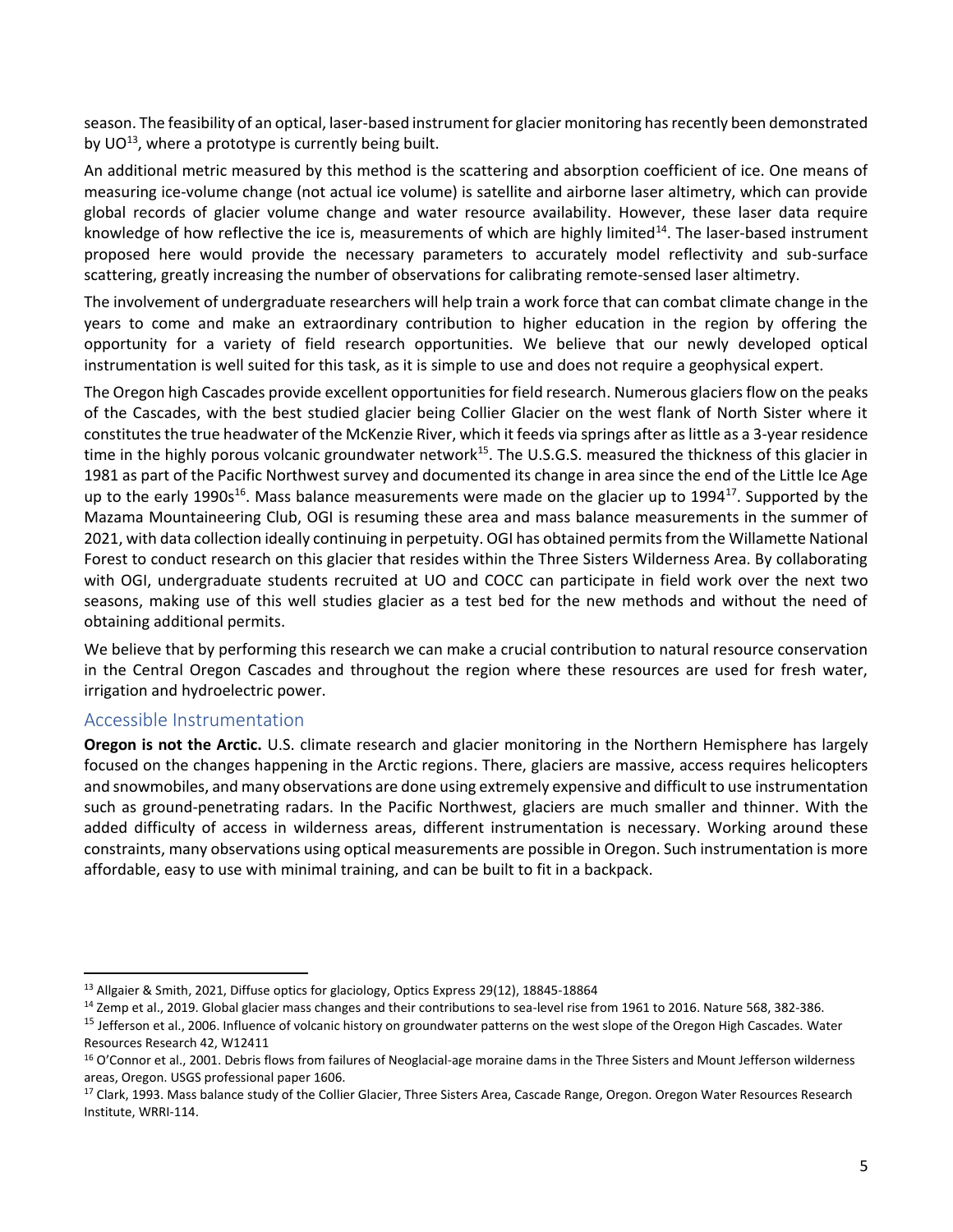

*Left:* A miniature spectrometer for measuring background light, packaged for work in the field, is one example for portable, optical instrumentation that can easily be transported on foot (Quarter for scale). *Right:* Prototype of the optical detector in the lab. After injecting light from a laser into glacier ice, its propagation pattern and timing can be measured with a photon counting detector even for the faintest signals, enabling measurement of optical properties, thickness and ice flow direction. The sealed, temperature-controlled detector is well suited for outdoors work, optics (lenses and spectral filters) are packaged in a lens tube and do not require alignment in the field. The detector can be powered for several hours directly using a compact 12V battery, with no need for mains power or inverter. With the mount disassembled, this entire system fits in a briefcase.

**Access to field observations.** One additional hurdle for undergraduate research, especially at community colleges, is the lack of research opportunities in the field. We hope to remedy this by providing students with access to field work, instrumentation, know-how and research permits under the umbrella of the participating institutions.

**Where we stand.** A prototype of the new instrument or optical glacier ice characterization is already set at UO, ready to be used in field this summer. The instrument is easy to use through a simple computer interface. OGI has secured a research permit from the Willamette National Forest and spent the summer of 2020 surveying all of Oregon's glaciers to select appropriate field sites. In 2021, OGI will commence mass-balance measurements on Collier Glacier. In addition, NASA's satellite-based laser altimeter (ICESat-2) provides regular elevation data for several glacier in the Three Sisters wilderness (Collier, Hayden, Crook and Bend Glacier).

### Community Science education

**Undergraduate research.** It has been shown that the undergraduate research programs have a lasting positive influence on preparing students for professional service, honing independent critical thinking and communication skills, and aiding institutions of higher education by increasing visibility<sup>18</sup>. Enrolling students in research project early on offers an outlook of career opportunities, and even motivate them to pursue a career in research<sup>19</sup>. Especially in environmental and earth science programs, undergraduate research opportunities involving extensive field work are rare, but would undoubtably have a lasting effect on someone. Particularly at community colleges, undergraduate research is often a privilege, contrary to the fact that a large portion of science majors at UO start their education at a community college.

**Outreach.** In times where climate change skepticism soars, trust in science is in decline, and the task of combating climate change lies ahead, scientific outreach is more important than ever. Generally, scientific topics are oversimplified in the media, just to name one of the reasons why there is a disconnect between scientists and the public<sup>20</sup>. We see scientific outreach at the core of any research or educational activity that deals with climate

<sup>18</sup> Petrella & Jung, 2008, Undergraduate Research: Importance, Benefits, and Challenges, Int J Exerc Sci. 1(3): 91-95

<sup>19</sup> Webb, 2007, The Importance of Undergraduate Research, Science Mag, doi:10.1126/science.caredit.a0700095

<sup>&</sup>lt;sup>20</sup> Pham, 2016, Public engagement is key for the future of science research, npj Science Learn 1, 16010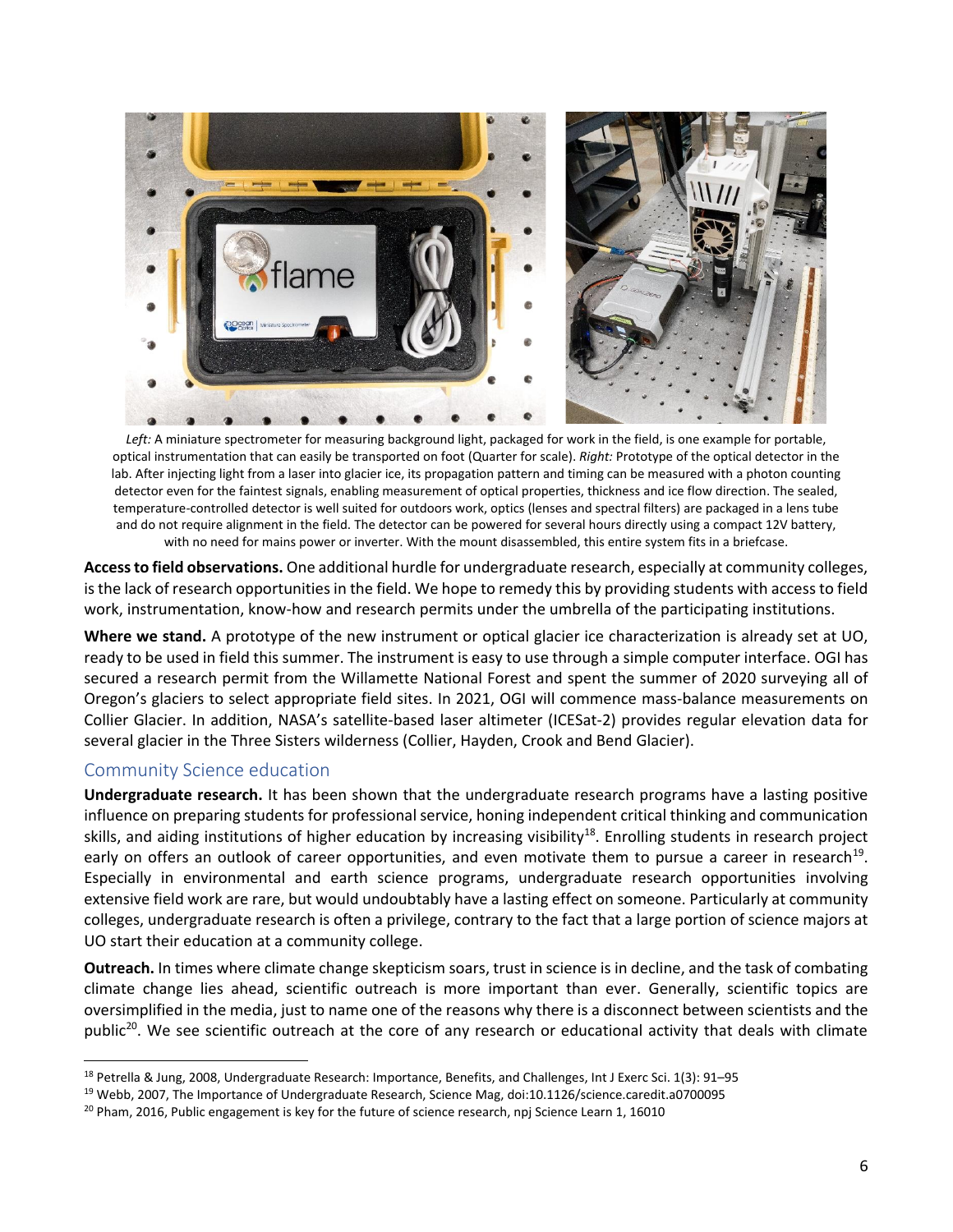change. Since its inception in early 2020, OGI has spearheaded a public outreach campaign that put glacier monitoring and water resource conservation in Oregon on the map, appearing on virtual talks, the Bend bulletin, Channel 21, OPB, Backcountry Magazine and The Guardian as a few examples. This project will continue the momentum of that campaign and communicate new results. We will use opportunities at UO to address the scientifically interested public in Eugene, such as the undergraduate research symposium.

**Approachable science.** Climate research is a particularly hard sell for the public, as studies mostly look at Antarctic or Greenland ice sheet, places utterly inaccessibly to the non-expert, literally and figuratively. In contrast, everyone can marvel at the Collier Glacier from afar on a drive over Highway 242 or camp alongside the moraines of the now-gone "Jack" glacier on Three Fingered Jack (a glacier never officially named or put on federal maps, highlighting how little is known about Oregon's glaciers and why this project is needed to address this large gap in knowledge over Oregon's full water cycle and resources). Local glacier enables approachable scientific communication about places familiar to the community

## Project purpose and EWEB's mission

Our proposed project serves the purpose of evaluation, monitoring and forecasting of water provided by Oregon's glaciers. We integrate this goal with an effort to promote undergraduate science and contribute to workforce education. The project is embedded in the local communities through outreach. We believe that these goals align with several core values of EWEB:

**Reliability.** EWEB values continuous, on-demand delivery of quality drinking water and electricity. Climate change and its impact on our glaciers and snowpack affect this pledge in a profound way by potentially reducing the availability of water. This project will help inform about these upcoming challenges and aid EWEB in making decisions that ensure continuous water availability in the future.

**Responsibility.** Prudent and sustainable stewardship of natural resources as well as reduction of greenhouse gases are key values of EWEB. As hydroelectric power plays a central role in green energy in the region, there is a crucial interconnect between watershed stewardship and reduction of greenhouse gases. Monitoring the glaciers at the McKenzie headwaters helps implement stewardship of the McKenzie River, helps sustain a healthy watershed and helps anticipate changes caused by climate change. Likewise, in developing new green energy, glaciers and their stored energy potential need to be assessed as they have proven to be excellent and reliable energy sources in other glaciated countries.

**Community.** Our project serves local communities by informing them of the state and sustainability of their natural resources and train a workforce that can carry on this task in years to come. We will perform this service in a transparent way by providing all results free of charge in open-access journals, and engage with the community directly through outreach and in higher education both at UO and COCC.

## Population Served

**Undergraduate students.** Undergraduate studies in environmental and earth sciences are tantamount for climate change resilience, as those programs train the next generation of the workforce for natural resource utilization and conservation. Especially at the undergraduate level in rural areas served by community colleges, the barrier to conduct meaningful research projects and obtain funding is high. Our project addresses this need to engage with the local undergraduate students and engage them in research.

**Lane and Deschutes County.** Our project serves the population of Lane and Deschutes Counties by addressing the challenges regarding our natural resources, especially water. These communities rely on the high alpine environment for water in a unique way.

**Pacific Northwest.** While the research conducted within this project is of special importance to local resource availability, the McKenzie watershed is one of many in the Northwest impacted by climate change. The research results we hope to obtain can be applied to other watersheds in Oregon and the Pacific Northwest at large.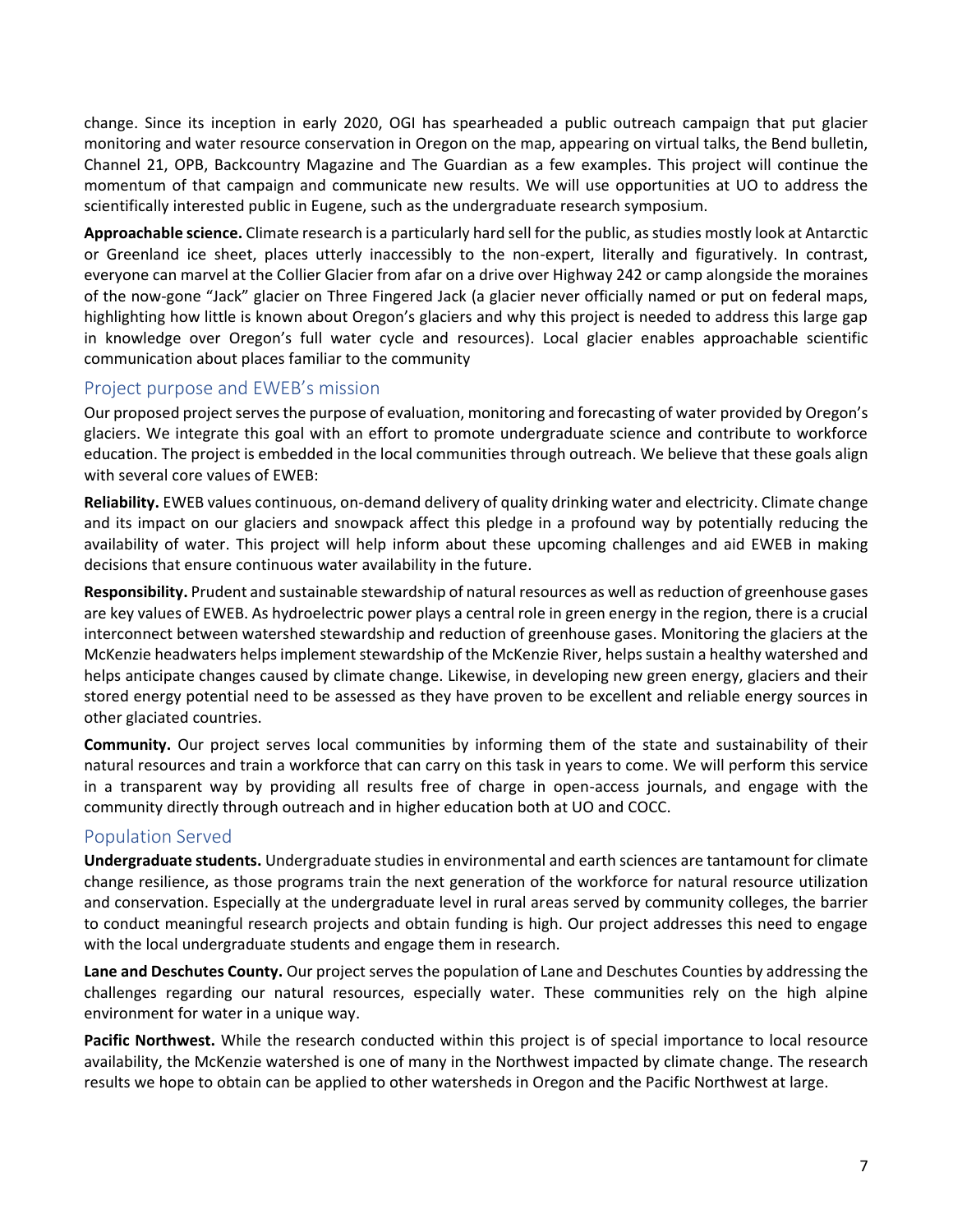# 3. Project evaluation

The three pillars of the project directly translate into the project goals, which in turn define our success criteria. As this is primarily a research development training project, the main measure of success for each individual pillar is scientific publication and dissemination.

### **Scientific Deliverables.**

- Measure glacier thickness to determine glacier volume and thus the stored freshwater and green energy potential of glaciers in the McKenzie River watershed.

- Measure optical properties of glacier ice and snow to improve glacier remote sensing methods used for global glacier change measurements.

#### **Educational Deliverables.**

- Train undergraduate students in glacial field methods and optical physics laboratory methods.

- Expose undergraduate students to the scientific method where they develop and test their own hypotheses on real-world environmental and green-energy problems

- Provide a unique educational experience that will result in student first-authored publications, which will increase future academic and employment success of the students.

| Pillars        | Accessible Instrumentation     | Undergraduate Research           | <b>Glacier Monitoring and Climate</b> |  |  |  |  |  |  |
|----------------|--------------------------------|----------------------------------|---------------------------------------|--|--|--|--|--|--|
|                |                                |                                  | Research in the Oregon Cascades       |  |  |  |  |  |  |
| Goals          | Demonstrate an optical         | - Recruit undergraduate          | Improve scientific understanding      |  |  |  |  |  |  |
|                | instrument that:               | students                         | of the impact of climate change on    |  |  |  |  |  |  |
|                | - Is affordable and portable   | - Assist them in choosing        | glaciers and hydrology in the         |  |  |  |  |  |  |
|                | - Can measure optical          | suitable summer research         | Central Oregon Cascades, such as      |  |  |  |  |  |  |
|                | scattering and absorption      | projects                         | - Mass balance                        |  |  |  |  |  |  |
|                | coefficients of ice and snow   | - Train them in using optical    | - Glacier melt run-off                |  |  |  |  |  |  |
|                | - Requires minimal training    | measurement instruments          | - Water resource availability         |  |  |  |  |  |  |
|                | - Can be used by               | - Enable them to perform field   | - Viability of remote sensing         |  |  |  |  |  |  |
|                | undergraduate researchers      | work                             | - Impact of wildfires                 |  |  |  |  |  |  |
| <b>Success</b> | Deploy the developed           | Complete several exciting        | Make quantitative observations of     |  |  |  |  |  |  |
| Criteria       | instrument on glaciers in      | state and decay of our glaciers, |                                       |  |  |  |  |  |  |
|                | the Oregon Cascades and        | projects that present a real     | evolution of water resources, and     |  |  |  |  |  |  |
|                | have students use it to        | scientific impact and present    | implement remote sensing              |  |  |  |  |  |  |
|                | perform measurements for       | and publish the results          | monitoring                            |  |  |  |  |  |  |
|                | their research projects        |                                  |                                       |  |  |  |  |  |  |
| <b>Success</b> | Publication of an article      | - Participation at UO            | - Publication of results in in peer-  |  |  |  |  |  |  |
| <b>Metrics</b> | about the instrument in an     | undergraduate research           | reviewed journals on glaciology       |  |  |  |  |  |  |
|                | open-access, peer-             | symposia                         | and hydrology                         |  |  |  |  |  |  |
|                | reviewed journal with a        | - Present at regional meetings   | - Dissemination in several            |  |  |  |  |  |  |
|                | focus on optical               | such as and Northwest Climate    | scientific and public talks: OMQ      |  |  |  |  |  |  |
|                | instrumentation, such as       | conferences                      | symposium (fall 2021), physics        |  |  |  |  |  |  |
|                | <b>Applied Optics (Optical</b> | - Publish each undergraduate     | colloquium, OGI talks                 |  |  |  |  |  |  |
|                | Society of America)            | projects in peer-reviewed        | - Create interactive website          |  |  |  |  |  |  |
|                |                                | undergraduate or geophysical     | - Public lab tours at UO              |  |  |  |  |  |  |
|                |                                | journals                         |                                       |  |  |  |  |  |  |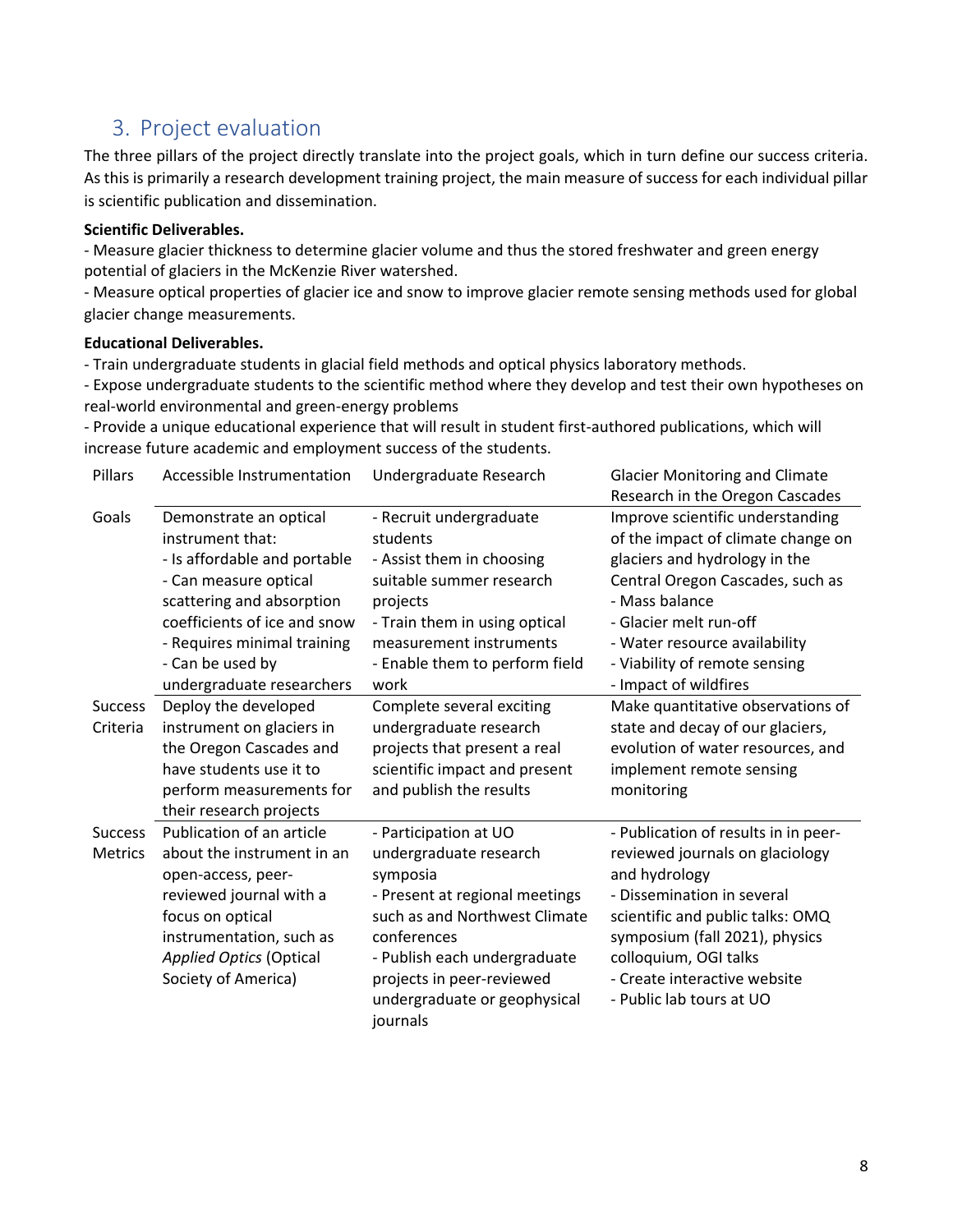# 4. Budget

To facilitate the project, all three parties need financial support to support the participating educators and researchers for the durations of field work and student training. In addition, support is required for transportation and rental equipment for students to avoid any financial burden that might stop students from participating. Part of the budget will be needed to maintain and improve the instrumentation for field work and laboratory demonstrations. Project administration will rest with UO, with the other parties as subrecipients.

| University of Oregon (OGI)              |      |      |       |
|-----------------------------------------|------|------|-------|
| Category                                | 2021 | 2022 |       |
| Salary                                  |      |      |       |
| Markus Allgaier (0.083FTE)              | 2281 | 2281 |       |
| OPE rate (51.8%)                        | 1182 | 1182 |       |
| Total                                   | 3463 | 3463 |       |
| <b>Travel</b>                           | 400  | 400  |       |
| Equipment                               |      |      |       |
| Laser diode module 405nm                | 652  |      |       |
| Laser diode module 520nm                | 412  |      |       |
| Laser diode module 635nm                | 535  |      |       |
| Supplies for scale models               | 300  |      |       |
| Optomechanics & electronics             | 1035 |      |       |
| <b>TOTAL UO</b>                         | 6797 | 3863 | 10660 |
| Oregon Glacier Institute (OGI)          |      |      |       |
| Category                                | 2021 | 2022 |       |
| Salary                                  |      |      |       |
| Anders Carlson                          | 3500 | 4000 |       |
| Aaron Hartz                             | 3500 | 4000 |       |
| total                                   | 7000 | 8000 |       |
| Fringe @ 7.65%                          | 536  | 612  |       |
| Total                                   | 7536 | 8612 |       |
| Travel                                  |      |      |       |
| Mileage @ \$0.56/mile                   | 224  | 224  |       |
| Per Diem @ \$55/day                     | 550  | 550  |       |
| Total                                   | 774  | 774  |       |
| <b>Total OGI</b>                        | 8310 | 9386 | 17696 |
| Central Oregon Community College (COCC) |      |      |       |
| Category                                | 2021 | 2022 |       |
| Salary                                  |      |      |       |
| Hal Wershow                             | 2400 | 2400 |       |
| COCC Benefits (38.4%)                   | 922  | 922  |       |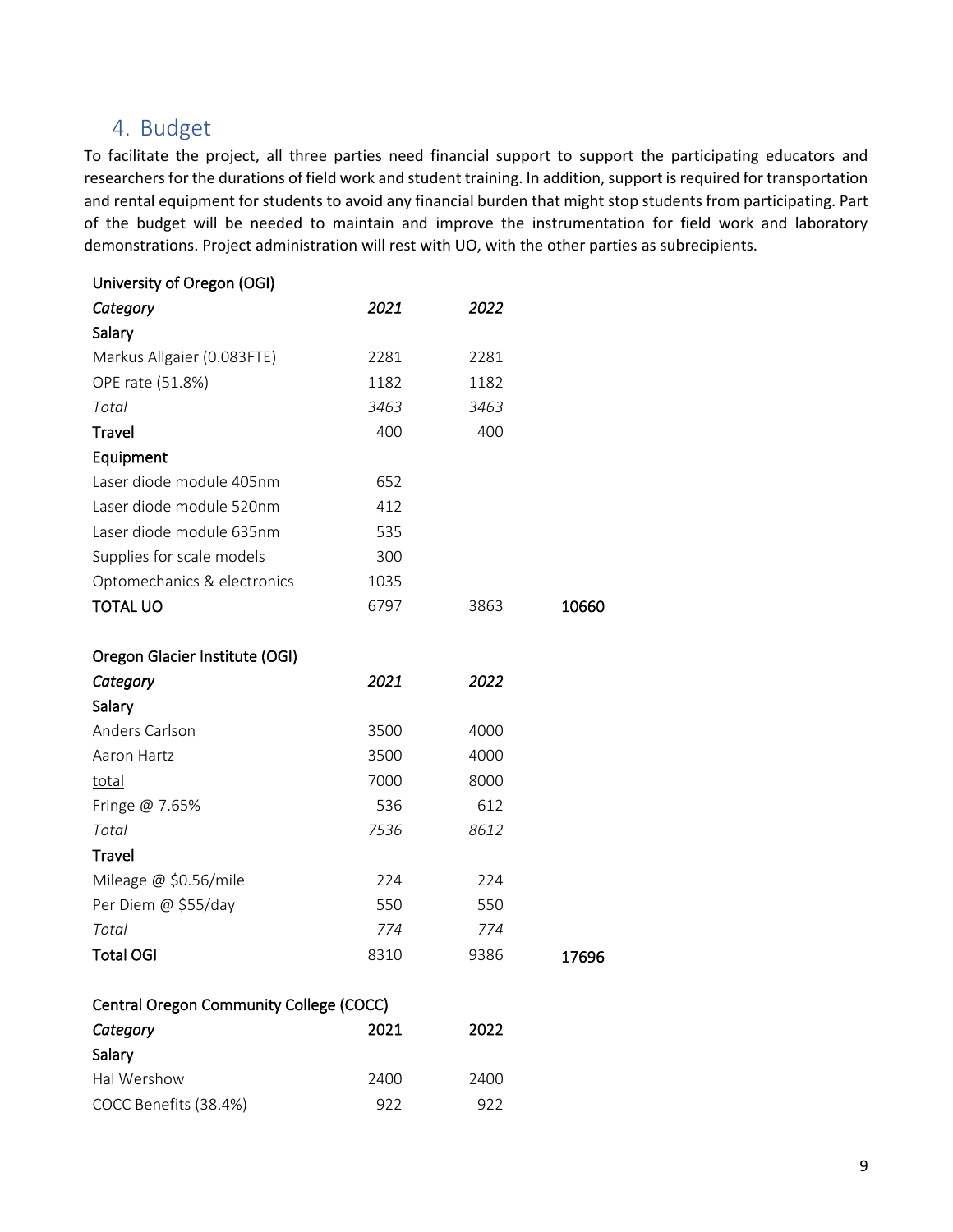| total                      | 3322  | 3322  |       |
|----------------------------|-------|-------|-------|
| Student researcher support | 7500  | 7500  |       |
| (3 students / year)        |       |       |       |
| <b>Total COCC</b>          | 14144 | 14144 | 21644 |
|                            |       |       |       |
| Project total              | 25929 | 24071 | 50000 |

# 5. Timeline

| Task                            | Q3 '21 |   | Q4 '21 |  | $Q1'22$ $Q2'22$ |   |  |   |   | Q3'22 |   |  | Q4 '22 |   |   |   |   |   |
|---------------------------------|--------|---|--------|--|-----------------|---|--|---|---|-------|---|--|--------|---|---|---|---|---|
|                                 |        | A |        |  | N               | D |  | F | M | A     | M |  |        | A | S | U | N | D |
| Student recruiting and training |        |   |        |  |                 |   |  |   |   |       |   |  |        |   |   |   |   |   |
| Field work                      |        |   |        |  |                 |   |  |   |   |       |   |  |        |   |   |   |   |   |
| Data evaluation                 |        |   |        |  |                 |   |  |   |   |       |   |  |        |   |   |   |   |   |
| Improving instrumentation       |        |   |        |  |                 |   |  |   |   |       |   |  |        |   |   |   |   |   |
| Undergraduate publication       |        |   |        |  |                 |   |  |   |   |       |   |  |        |   |   |   |   |   |
| Scientific publication          |        |   |        |  |                 |   |  |   |   |       |   |  |        |   |   |   |   |   |
| Dissemination and outreach      |        |   |        |  |                 |   |  |   |   |       |   |  |        |   |   |   |   |   |

**Q3 2021.** The first field work season in September 2021 will be a smaller scale test run as there is not much time between project kick-off and field work. We will recruit 2-3 undergraduate students, give the final finishing touches to our instrumentation, train students in the lab at UO by imaging the prepared scattering phantoms, and commence field work on Collier Glacier by early September, where we typically find a 3-4 week window where bare ice can be found.

**Q4 2021.** After completed field work, we will assist students in data analysis and evaluation, put the results into context corresponding to each research project, and start writing and submission of their independent publications to an undergraduate research journal.

**Q1 2022.** Starting in 2022 we will pool the results from the first field work season and the individual undergraduate projects and evaluate them. This will allow us to draw more far-reaching conclusions about the state and properties of the Collier Glacier. We will prepare these results as a scientific publication and begin our larger outreach activities. In addition, we will spend the winter to improve our instrumentation as needed to address any issues that arise during the first field work season.

**Q2 2022.** As we have more time to prepare for the second field work season, we can recruit more students and plan follow-up projects for returning students. As our outreach activities continue with talks and lab tours, students who participated in the first field work season will have the opportunity to present their research at the UO undergraduate research symposium in May.

**Q3 2022.** August and September 2022 will allow for an extended field work period as we can draw from the experience of the first season, work with more experienced students, and having had more time to prepare and plan students' projects. Here, we may be able to cover more field sites than just Collier Glacier, potentially expanding our effort to monitoring more glaciers in the region.

**Q4 2022.** The last quarter of the project will contain the bulk of data analysis and publication preparation as we can compare two field seasons, expand on the previous year's results, and pool all project results into a final publication, accompanied once again by the individual undergraduate researcher's publications. At this stage, we will benefit these combined results to the public.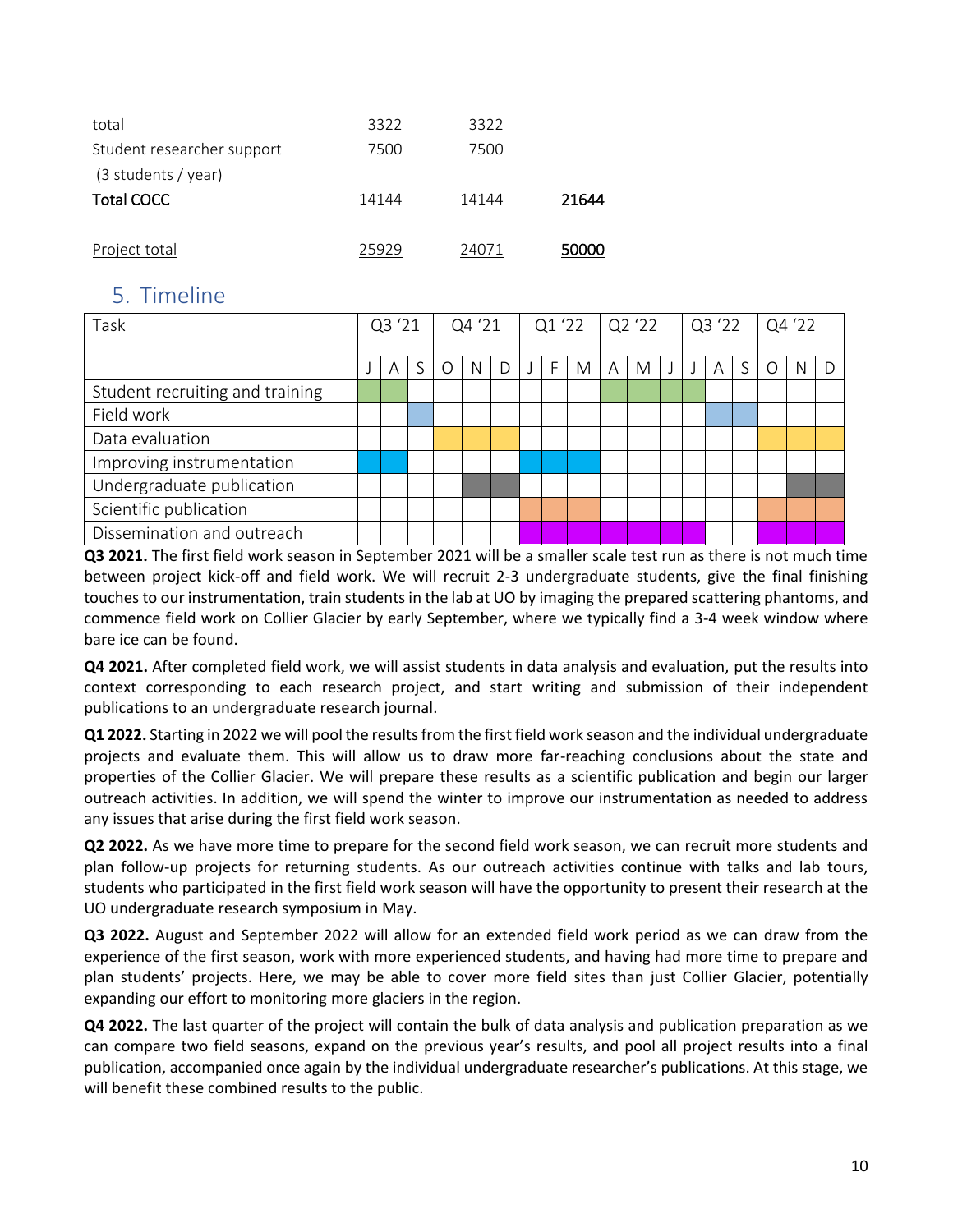# Attachments

### Proof of non-profit status, OGI

INTERNAL REVENUE SERVICE P. O. BOX 2508 CINCINNATI, OH 45201



OREGON GLACIERS INSTITUTE 6025 NW ROSEWOOD DRIVE CORVALLIS, OR 97330-9567

DEPARTMENT OF THE TREASURY

Employer Identification Number: 85-1147710 DLN: 26053567001230 Contact Person: CUSTOMER SERVICE TD# 31954 Contact Telephone Number:  $(877)$  829-5500 Accounting Period Ending: May 31 Public Charity Status:  $170(b)(1)(A)(vi)$ Form 990/990-EZ/990-N Required: Yes Effective Date of Exemption: May 21, 2020 Contribution Deductibility: Yes Addendum Applies: No

Dear Applicant:

We're pleased to tell you we determined you're exempt from federal income tax under Internal Revenue Code (IRC) Section 501(c)(3). Donors can deduct contributions they make to you under IRC Section 170. You're also qualified to receive tax deductible bequests, devises, transfers or gifts under Section 2055, 2106, or 2522. This letter could help resolve questions on your exempt status. Please keep it for your records.

Organizations exempt under IRC Section 501(c)(3) are further classified as either public charities or private foundations. We determined you're a public charity under the IRC Section listed at the top of this letter.

If we indicated at the top of this letter that you're required to file Form 990/990-EZ/990-N, our records show you're required to file an annual information return (Form 990 or Form 990-EZ) or electronic notice (Form 990-N, the e-Postcard). If you don't file a required return or notice for three consecutive years, your exempt status will be automatically revoked.

If we indicated at the top of this letter that an addendum applies, the enclosed addendum is an integral part of this letter.

For important information about your responsibilities as a tax-exempt organization, go to www.irs.gov/charities. Enter "4221-PC" in the search bar to view Publication 4221-PC, Compliance Guide for 501(c) (3) Public Charities, which describes your recordkeeping, reporting, and disclosure requirements.

Letter 947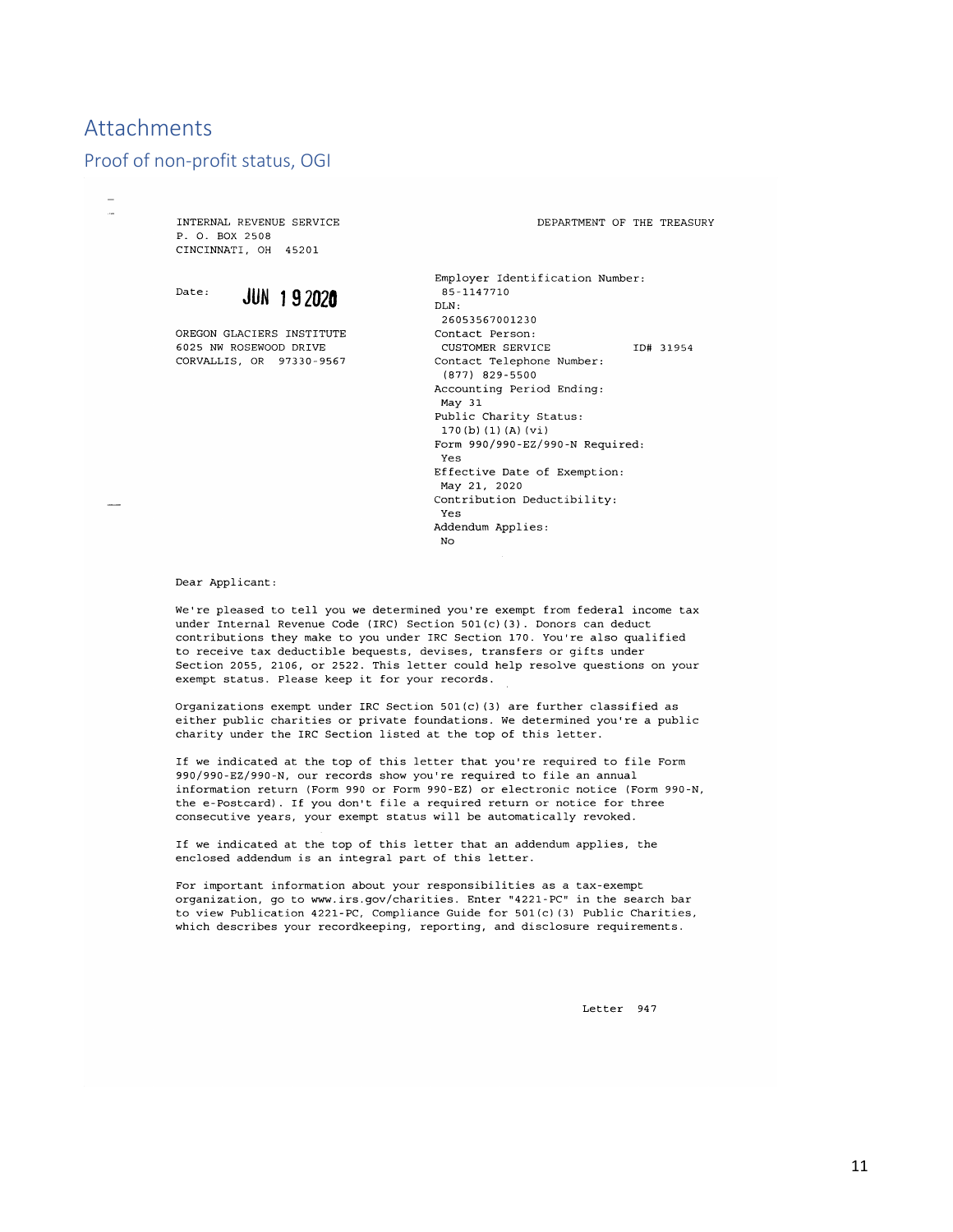# List of board of directors, OGI

As OGI is a small 501-c-3. Following with federal guidelines, the board currently consists of three members, one of which is also the OGI Executive Director/President; this is typical for a small 501-c-3.

- Board President Mr. Graham Zimmerman, Professional Alpinist & Bedrock Film Works
- Board Secretary Dr. Faron Anslow, Pacific Climate Impacts Consortium
- Board Member Dr. Anders Carlson, Oregon Glaciers Institute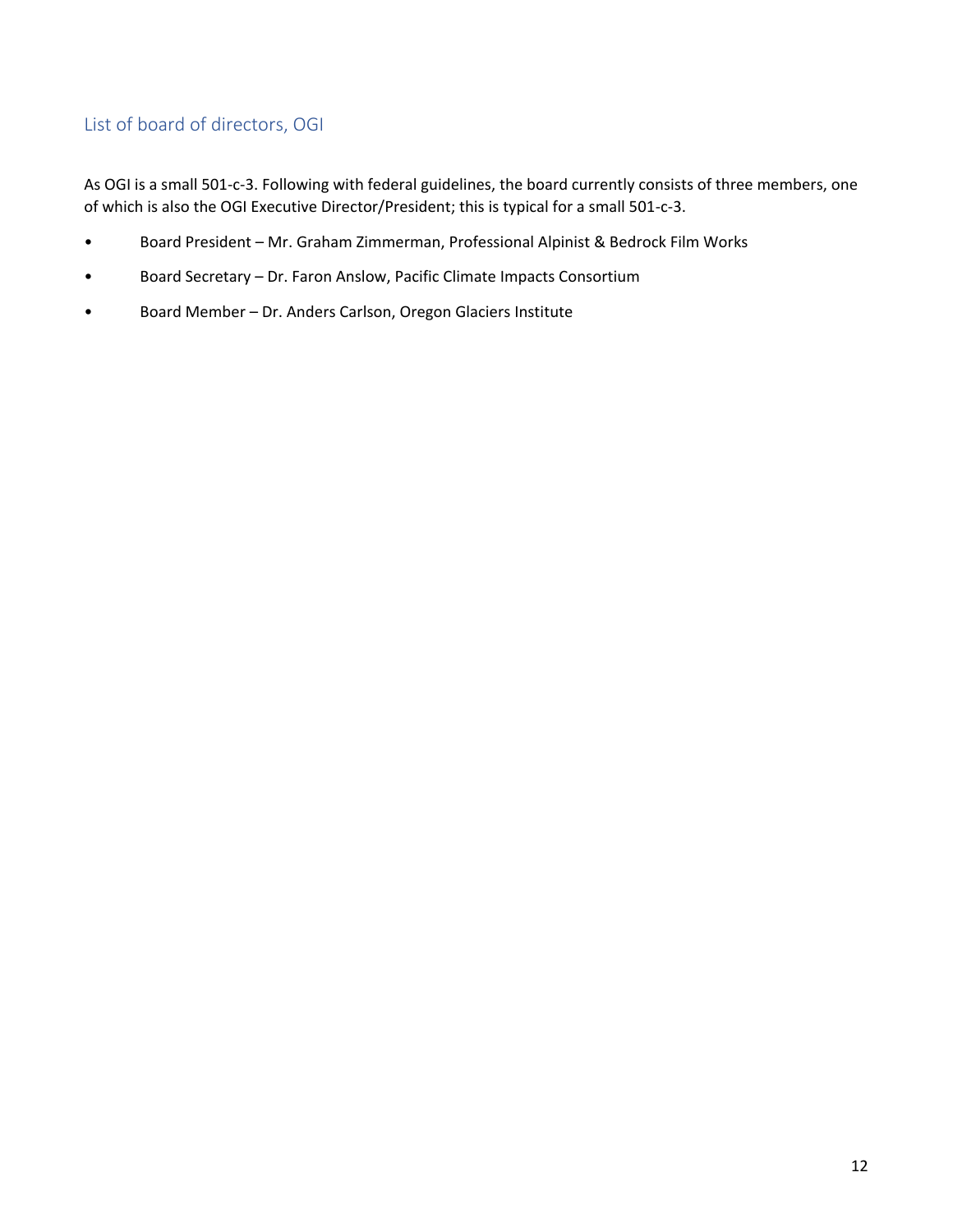## Staff resumes

#### **UO – Markus Allgaier, Ph.D.**



Allgaier grew up in the northern Alps in Germany. He received a B.S. in physics and materials science as well as a M.S. in physics from Philipps-University Marburg, Germany. During his masters program he spent 5 months in Nice, France, for a research internship studying chaotic scattering of light. He received his Ph.D. in applied physics from University Paderborn, Germany. There, he engaged in outreach and communication activities, organizing a graduate student workshop on novel photonic devices, supervised high school interns and planned and led a workshop on quantum optics for girls at the high school

level interested in STEM research. During his research in Paderborn, Allgaier focused on developing novel experimental methods for high-resolution time-resolved detection of single photons and weak pulses of light, which is published in leading scientific journals such as *Nature Communications*, *Applied Physics Letters* and *Quantum Science and Technology*. After moving to Eugene, OR, to take a postdoctoral research position in the research group of Dr. Brian Smith at the Oregon Center for Optical, Molecular and Quantum Science, he started combining his experience in scattering systems and quantum sensing to develop optical sensors for glaciology and environmental sensing.

#### **COCC – Hal Wershow, M.S.**



Wershow grew up backpacking in the North Cascades, and quickly tracked onto Geology as an undergraduate at Pomona College. Research projects took him to Peru, where he investigated impacts on water quality on the Rio Ramos, and then Hawaii, where he interned with the Hawaiian Volcanoes Observatory. Before returning to school for a M.S. in Geology at Western Washington University, he spent three years working as a project geologist at Los Alamos National Laboratory. At WWU, his research took him back into the

North Cascades, where he reconstructed the recent history of glacial fluctuations. Meanwhile, his interests turned to teaching, including positions at WWU, Whatcom Community College, Everett Community College, and now Central Oregon Community College. Since beginning at COCC in the Fall term of 2018, Hal is focused on incorporating sustainability into the Geology curriculum, creating a welcoming environment for students who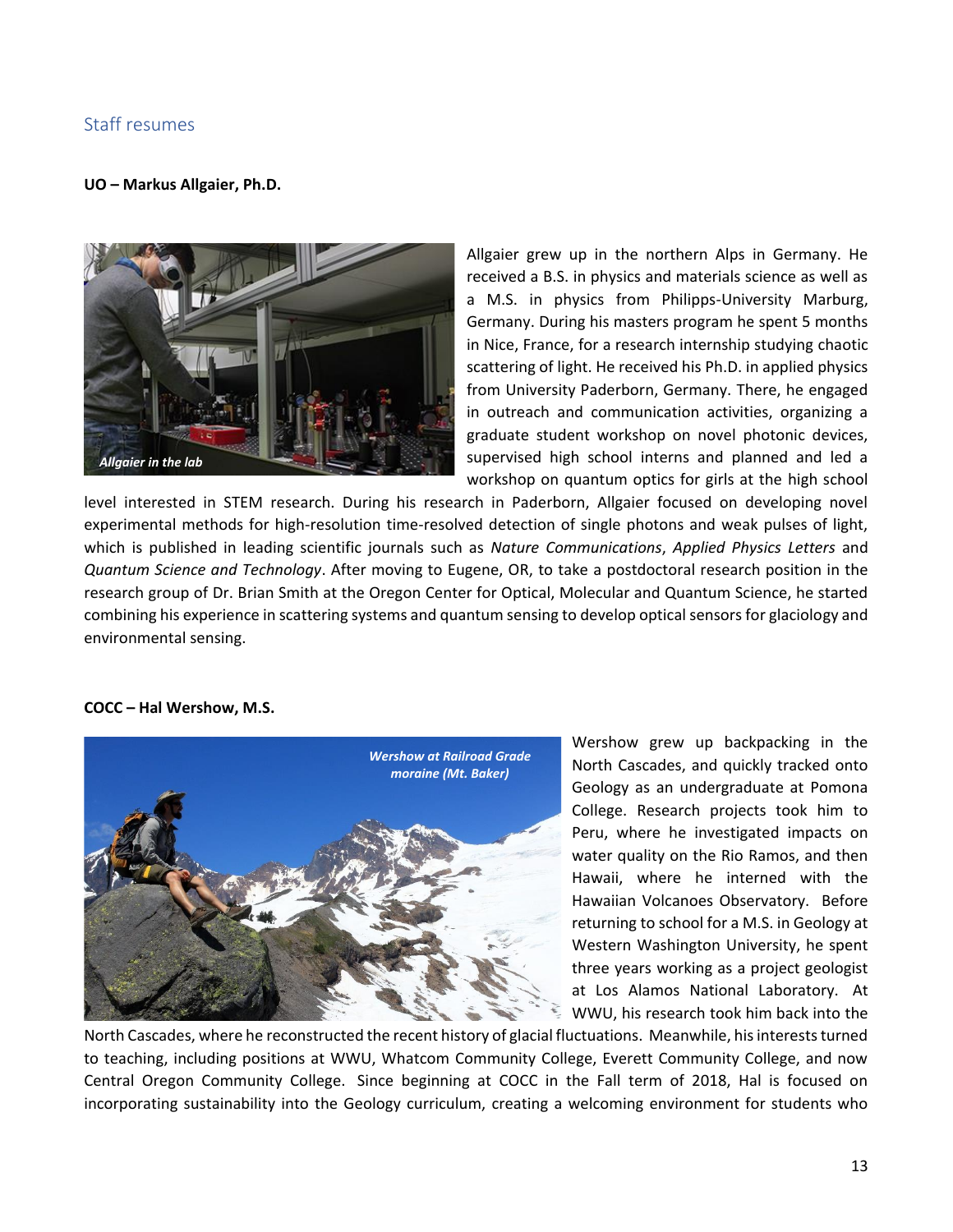have not traditionally found themselves in a Geology career, and developing undergraduate research experiences. Students have already investigated inclusions in cinder cones, reconstructed paleo-lakes created by lava dams, and are part of an ongoing spring monitoring effort to better understand how springs respond to climate change.

#### **OGI - Anders E. Carlson, Ph.D.**

Carlson began studying glaciers as an undergraduate student while conducting research at Matanuska Glacier in Alaska. After receiving his B.A. in Geology and German from Augustana College, IL, he earned a M.S. at the University of Wisconsin-Madison and a Ph.D. at Oregon State University in glacial geology. Following a postdoctoral scholarship at Woods Hole Oceanographic Institution, MA where he studied climate change impacts, he was a professor at the University of Wisconsin-Madison and then Oregon State University before co-founding the Oregon Glaciers Institute. With ~3.6 million dollars in federal funding as an academic, Carlson studied glacierclimate change in the contiguous United States, Alaska, Canada, Greenland, Svalbard, Scandinavia, Patagonia, and

Antarctica. He has published more than 70 peer-reviewed papers on this topic, including the leading international journals *Science* and *Nature*. His findings have garnered international coverage from the *New York Times* to Dubai's leading newspaper. Carlson led United Nations scientific groups focused on the issue of glacier retreat and sea-level rise, served the U.S. National Academies of Sciences for two terms, and was the Vice President of the International Union for Quaternary Research working group on sea level-glacier change. He now focuses his expertise on glacier change in Oregon.